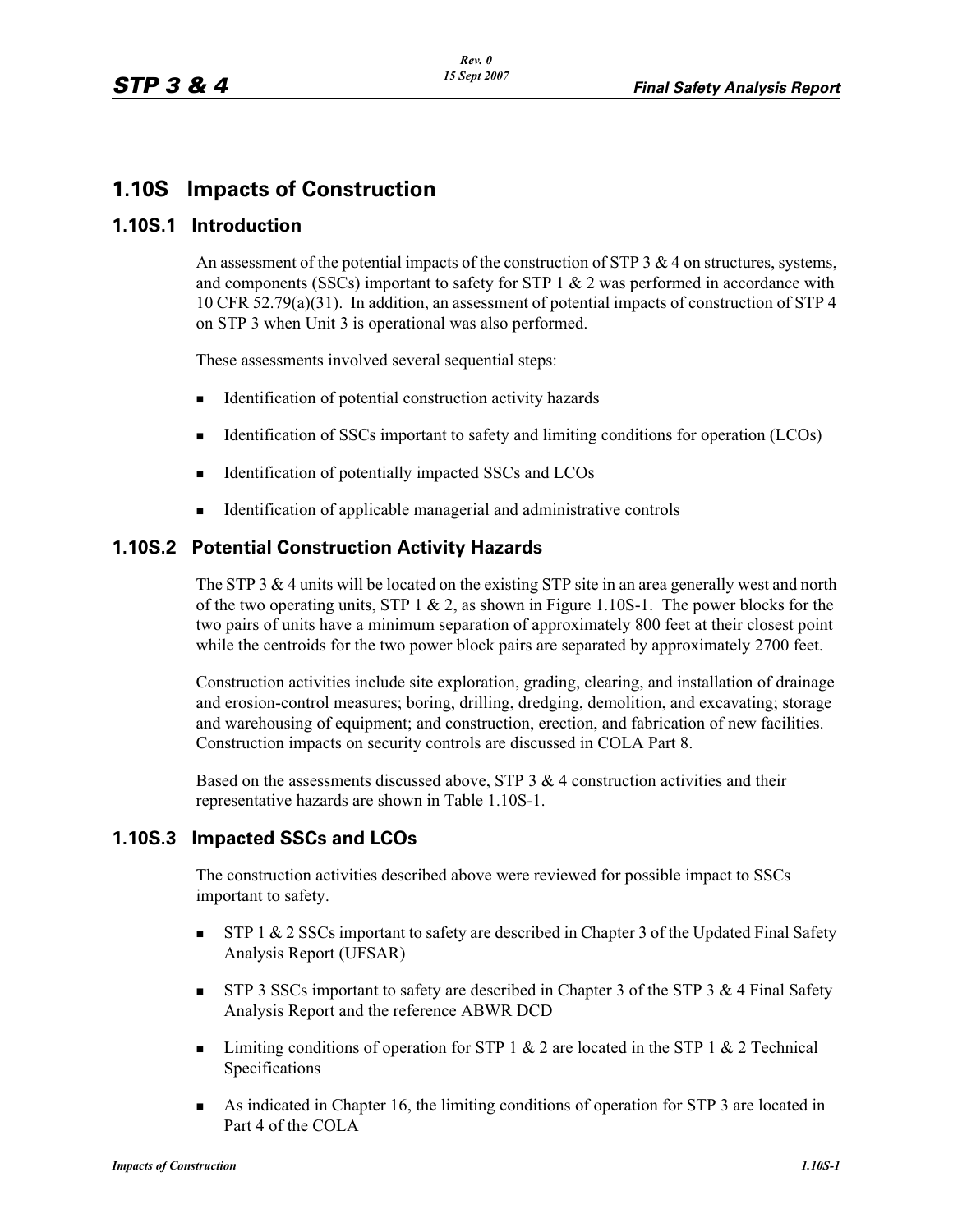This assessment identified the SSCs that could reasonably be expected to be impacted by construction activities unless administrative and managerial controls are established at the site. The results of the assessment are presented in Table 1.10S-2.

### **1.10S.4 Managerial and Administrative Controls**

Specific managerial and administrative controls have been identified in Table 1.10S-3 to eliminate or mitigate construction hazards that could impact SSCs important to safety. These managerial controls are considered by STPNOC to provide reasonable assurance of protecting the identified SSCs from construction hazards. In addition, these controls ensure that any associated LCOs specified in the applicable Unit's Technical Specifications are not exceeded as a result of construction activities based on the following discussion.

The majority of the SSCs important to safety are contained and protected within safety-related structures. The managerial controls established will protect these internal SSCs from postulated construction hazards by maintaining the integrity and design basis of the safetyrelated structures and foundations. Heavy load drop controls, crane boom failure standoff requirements, groundwater depression monitoring, ground vibration controls and construction generated missile(s) control are examples of managerial controls that would provide this reasonable assurance.

Other managerial controls will reasonably ensure that offsite power is not disrupted, hazardous materials and gasses are controlled, cooling water supplies are protected, instrumentation is protected from vibrations, and the SSCs are protected from site excavation issues. These managerial controls prevent or mitigate external construction impacts that could affect these SSCs. These controls also prevent or mitigate unnecessary challenges to safety systems caused by plant construction hazards, such as disruption of offsite transmission lines or impact to plant cooling water supplies for example. Onsite construction activities with potential safety significance to the operating units will also be addressed in accordance with established STPNOC processes.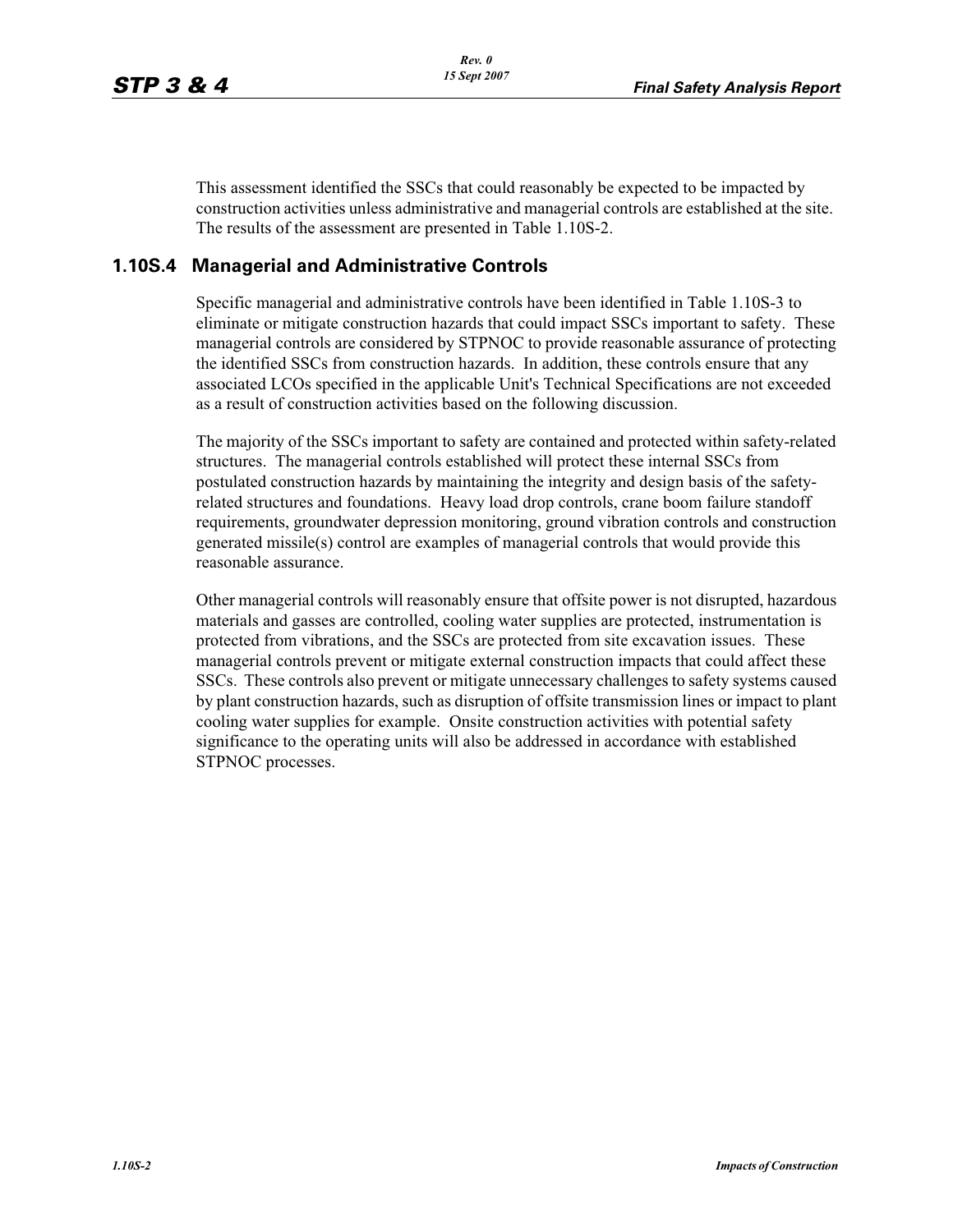| <b>Table 1.10S-1 Potential Hazards from Construction Activities</b> |  |  |
|---------------------------------------------------------------------|--|--|
|---------------------------------------------------------------------|--|--|

| <b>Construction Activity Hazard</b>                                                                     | <b>Potential Impact</b>                                    |
|---------------------------------------------------------------------------------------------------------|------------------------------------------------------------|
| Site Exploration, Grading, Clearing,<br>Installation of Drainage and Erosion<br><b>Control Measures</b> | <b>Overhead Power Lines</b>                                |
|                                                                                                         | <b>Transmission Towers</b>                                 |
|                                                                                                         | Underground Conduits, Piping, Tunnels, etc.                |
|                                                                                                         | Site Access and Egress                                     |
|                                                                                                         | <b>Drainage Facilities and Structures</b>                  |
|                                                                                                         | <b>Onsite Transportation Routes</b>                        |
|                                                                                                         | <b>Slope Stability</b>                                     |
|                                                                                                         | Soil Erosion and Local Flooding                            |
|                                                                                                         | Construction-Generated Dust and Equipment Exhausts         |
|                                                                                                         | <b>Encroachment on Plant Control Boundaries</b>            |
|                                                                                                         | Encroachment on Structures and Facilities                  |
| Boring, Drilling, Pile Driving,<br>Dredging, Demolition, Excavation                                     | Underground Conduits, Piping, Tunnels                      |
|                                                                                                         | <b>Foundation Integrity</b>                                |
|                                                                                                         | <b>Structural Integrity</b>                                |
|                                                                                                         | <b>Slope Stability</b>                                     |
|                                                                                                         | <b>Erosion and Turbidity Control</b>                       |
|                                                                                                         | Groundwater and Groundwater Monitoring Facilities          |
|                                                                                                         | Dewatering Structures, Systems and Components              |
|                                                                                                         | Adjacent or Nearby Structures, Systems and Components      |
|                                                                                                         | <b>Vibratory Ground Motion</b>                             |
| Equipment Movement, Material                                                                            | <b>Overhead Power Lines</b>                                |
| Delivery, Vehicle Traffic                                                                               | <b>Transmission Towers</b>                                 |
|                                                                                                         | Underground Conduits, Piping, Tunnels, etc.                |
|                                                                                                         | Crane Load Drops                                           |
|                                                                                                         | <b>Crane or Crane Boom Failures</b>                        |
|                                                                                                         | <b>Vehicle Accidents</b>                                   |
|                                                                                                         | <b>Rail Car Derailments</b>                                |
|                                                                                                         | <b>Equipment Delivery and Heavy Equipment Delivery</b>     |
| Equipment and Material Laydown,                                                                         | Releases of Stored Flammable, Hazardous or Toxic Materials |
| Storage, Warehousing                                                                                    | Wind-Generated, Construction-Related Debris and Missiles   |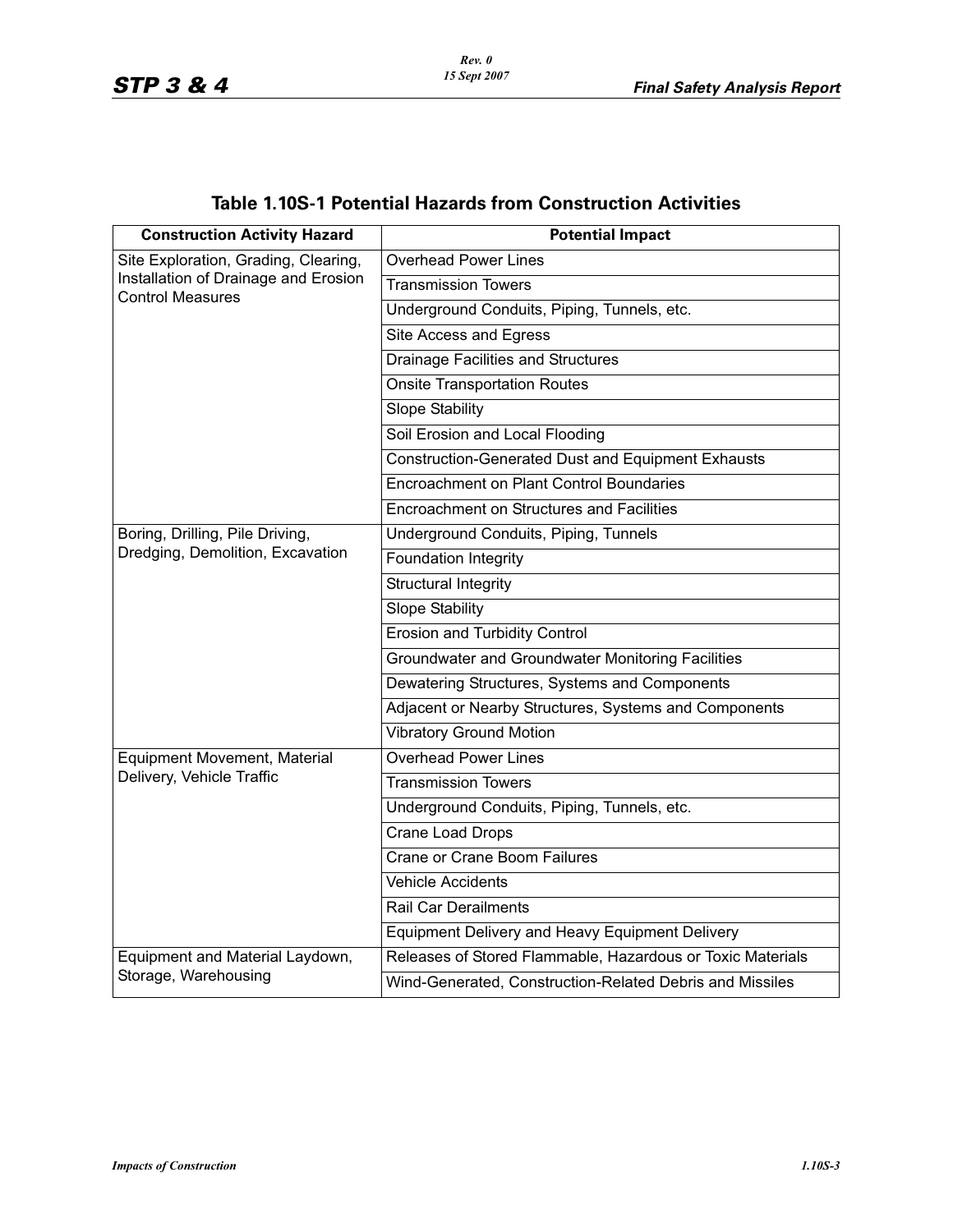| <b>Construction Activity Hazard</b>           | <b>Potential Impact</b>                                  |
|-----------------------------------------------|----------------------------------------------------------|
| General Construction, Erection,               | Physical Integrity of Structures, Systems and Components |
| Fabrication                                   | Adjacent or Nearby Structures, Systems and Components    |
|                                               | Instrumentation and Control Systems and Components       |
|                                               | <b>Electrical Systems and Components</b>                 |
|                                               | <b>Cooling Water Systems and Components</b>              |
|                                               | Decay Heat Removal Structures, Systems and Components    |
|                                               | Radioactive Waste Release Points and Parameters          |
|                                               | Abandonment of Structures, Systems or Components         |
|                                               | Relocation of Structures, Systems or Components          |
|                                               | Removal of Structures, Systems or Components             |
| Shared System(s) Tie-ins and<br>Connection(s) | Instrumentation and Control Systems and Components       |
|                                               | <b>Electrical Systems and Components</b>                 |
|                                               | Water Systems and Components                             |

# **Table 1.10S-1 Potential Hazards from Construction Activities (Continued)**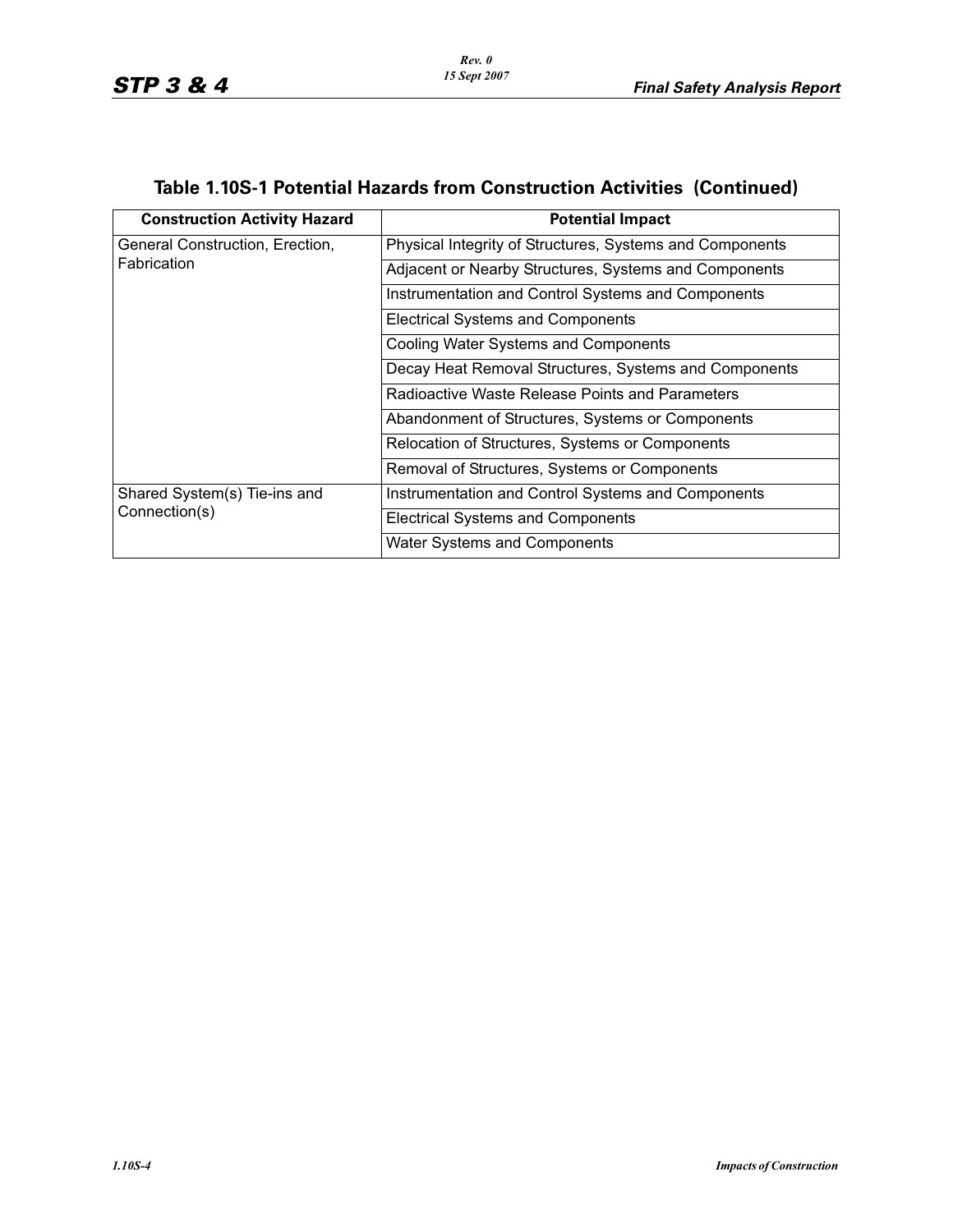| <b>Table 1.10S-2 Hazards During Construction Activities</b> |  |
|-------------------------------------------------------------|--|
|-------------------------------------------------------------|--|

| <b>Potential Impact Hazard</b>                                                                                                               | <b>Impacted SSCs</b>                                                                                                                                 |
|----------------------------------------------------------------------------------------------------------------------------------------------|------------------------------------------------------------------------------------------------------------------------------------------------------|
| Impact on Overhead Power Lines                                                                                                               | Offsite Power System                                                                                                                                 |
| Impact on Transmission Towers                                                                                                                | <b>Offsite Power Systems</b>                                                                                                                         |
| Impact on Utilities, Underground Conduits, Piping,<br>Tunnels, Tanks                                                                         | <b>Fire Protection System</b><br>Service Water System<br><b>Ultimate Heat Sink</b>                                                                   |
| Impact of Construction-Generated Dust and<br><b>Equipment Exhausts</b>                                                                       | Electrical Auxiliary Building (EAB), Technical<br>Support Center (TSC) and Control Room<br><b>Emergency HVAC Systems</b><br><b>Diesel Generators</b> |
| Impact of Vibratory Ground Motion                                                                                                            | Offsite Power System<br><b>Onsite Power Systems</b><br><b>Instrumentation and Seismic Monitors</b>                                                   |
| Impact of Crane or Crane Boom Failures<br>Impact of Crane Load drops                                                                         | Safety Related and Important to Safety Structures<br>and Foundations                                                                                 |
| Impact of Releases of Flammable, Hazardous or<br><b>Toxic Materials</b>                                                                      | EAB, TSC and Control Room Emergency HVAC<br>Systems                                                                                                  |
| Impact of Wind-Generated, Construction-Related<br><b>Debris and Missiles</b>                                                                 | Safety-Related and Important to Safety Structures<br>EAB, TSC and Control Room Emergency HVAC<br>Common Air Intake                                   |
| Impact on Electrical Systems and Components                                                                                                  | Offsite Power System<br><b>Onsite Power Systems</b>                                                                                                  |
| Impact on Cooling Water Systems and Components                                                                                               | Service Water System<br><b>Ultimate Heat Sink</b>                                                                                                    |
| Impact on Radioactive Waste Release Points and<br>Parameters                                                                                 | Gaseous and Liquid Radioactive Waste<br><b>Management Systems</b>                                                                                    |
| Impact of Relocation of Structures, Systems or<br>Components                                                                                 | Fire Protection System<br>Service Water System                                                                                                       |
| Impact of Site Groundwater Depression and<br><b>Dewatering SSCs</b><br>Impact of Groundwater and Groundwater<br><b>Monitoring Facilities</b> | Safety-Related and Important to Safety Structures<br>and Foundations                                                                                 |
| Impact of Equipment Delivery and Heavy<br><b>Equipment Delivery</b>                                                                          | Safety-Related and Important to Safety Structures<br>and Foundations                                                                                 |
| Impact on Drainage Facilities and Structures                                                                                                 | Safety-Related and Important to Safety SSCs                                                                                                          |
| Impact on Site Access and Egress                                                                                                             | <b>Plant Control Boundaries</b><br><b>Plant Structures and Facilities</b>                                                                            |
| Impact on Onsite Transportation Routes                                                                                                       | Not Applicable [1]                                                                                                                                   |
| Impact on Slope Stability                                                                                                                    | Not Applicable [1]                                                                                                                                   |
| Impact on Soil Erosion and Local Flooding                                                                                                    | Safety-Related SSCs and SSCs Important to Safety                                                                                                     |
| Impact on Erosion and Turbidity Control                                                                                                      | Not Applicable [1]                                                                                                                                   |

[1] SSCs with LCOs are not impacted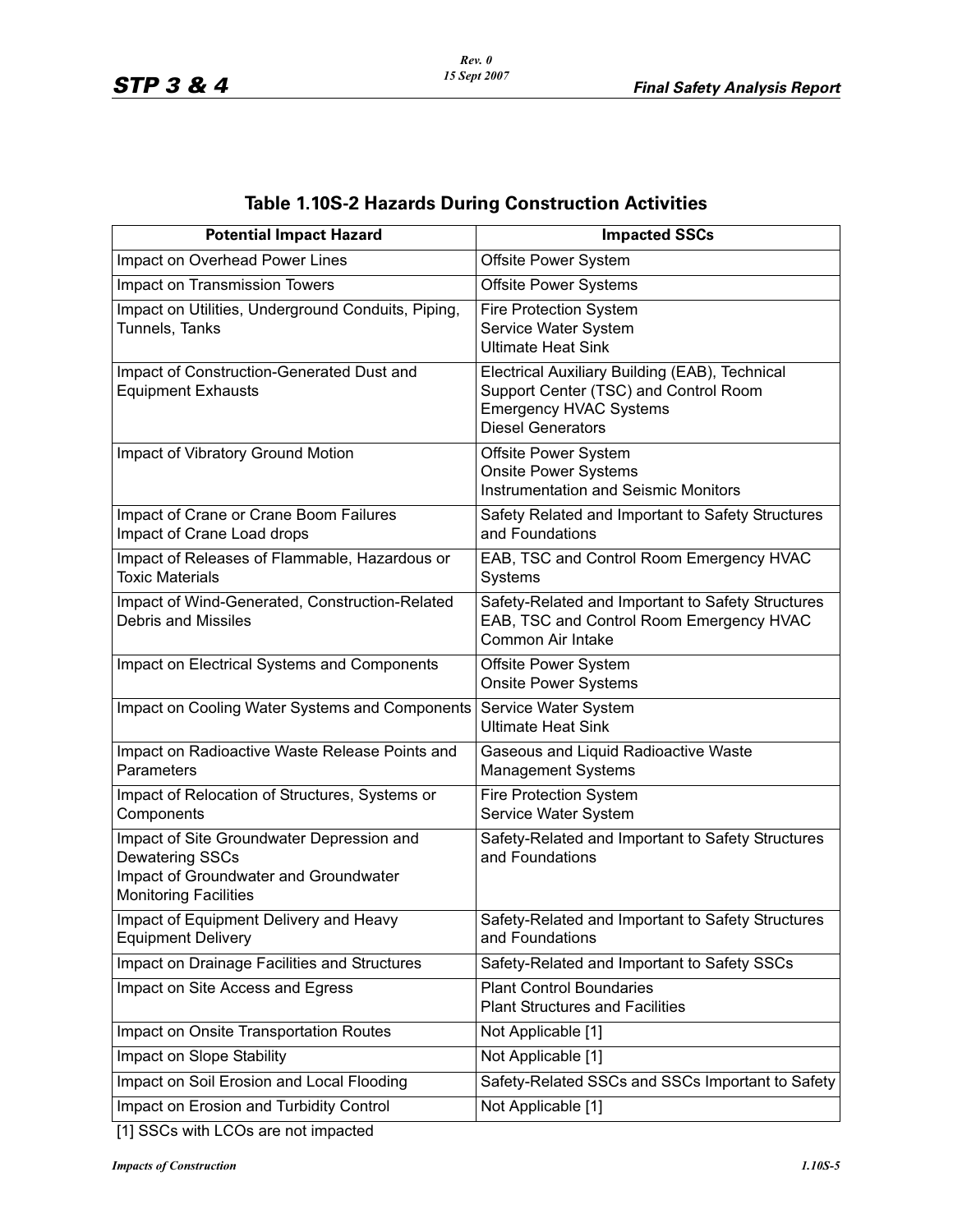| <b>Potential Impact Hazard</b>                                             | <b>Impacted SSCs</b>                                                                               |
|----------------------------------------------------------------------------|----------------------------------------------------------------------------------------------------|
| Impact of Encroachment on Plant Control<br><b>Boundaries</b>               | Not Applicable [1]                                                                                 |
| Impact of Encroachment on Structures and<br><b>Facilities</b>              | Safety-Related SSCs and SSCs Important to Safety                                                   |
| Impact on Foundation Integrity                                             | Safety-Related Foundations and Foundations<br>Important to Safety                                  |
| Impact on Structural Integrity                                             | Safety-Related SSCs and SSCs Important to Safety                                                   |
| Impact on Adjacent and Nearby Structures,<br><b>Systems and Components</b> | Safety-Related SSCs and SSCs Important to Safety                                                   |
| Impact on Physical Integrity of Structures, Systems<br>and Components      | Safety-Related SSCs and SSCs Important to Safety                                                   |
| Impact of Abandonment of Structures, Systems and<br>Components             | Not Applicable [1]                                                                                 |
| Impact of Removal of Structures, Systems and<br>Components                 | Not Applicable [1]                                                                                 |
| Impact on Instrumentation and Control Systems<br>and components            | Safety-Related SSCs and SSCs Important to Safety                                                   |
| Impact on Decay Heat Removal Structures,<br><b>Systems and Components</b>  | Service Water System<br><b>Ultimate heat Sink</b>                                                  |
| Impact of Vehicle Accidents                                                | Safety-Related SSCs and SSCs Important to Safety                                                   |
| Impact of Rail Car Derailments                                             | Safety-Related SSCs and SSCs Important to Safety                                                   |
| Impact of Shared System(s) Tie-ins and<br>Connections                      | Fire Protection System and Components<br>Makeup Water Preparation System [1]<br>Communications [1] |

# **Table 1.10S-2 Hazards During Construction Activities (Continued)**

[1] SSCs with LCOs are not impacted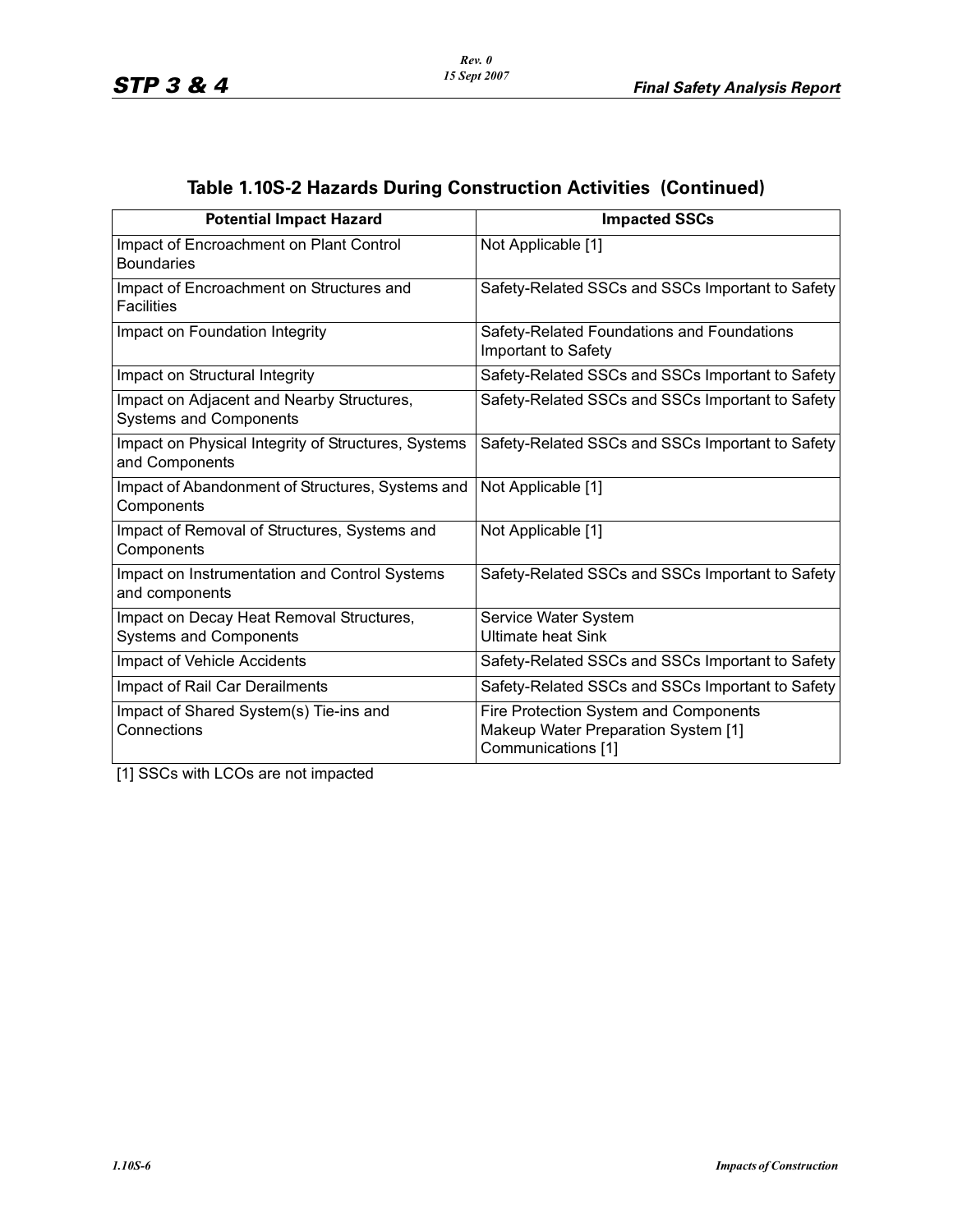| <b>Construction Hazards to SSCs</b>                                                                  | <b>Managerial Control</b>                                                                                                                                                                                                                                                                                                                 |
|------------------------------------------------------------------------------------------------------|-------------------------------------------------------------------------------------------------------------------------------------------------------------------------------------------------------------------------------------------------------------------------------------------------------------------------------------------|
| Impact on Transmission Power Lines and Offsite<br><b>Power Lines</b>                                 | Safe standoff clearance distances will be<br>established for the existing transmission power<br>lines. Construction Engineering to verify standoff<br>distance for all large modules, the reactor vessel<br>and large equipment to be transported beneath<br>energized electric lines to meet minimum standoff<br>clearance requirements. |
|                                                                                                      | Administrative procedure controls will be<br>implemented to require compliance.                                                                                                                                                                                                                                                           |
|                                                                                                      | Physical warning or caution barriers and signage<br>will be erected along transport routes.                                                                                                                                                                                                                                               |
| Impact on Transmission Towers                                                                        | Administrative procedure controls will be<br>implemented to avoid equipment collisions with<br>electric transmission support towers.                                                                                                                                                                                                      |
|                                                                                                      | Physical warning or caution barriers and signage<br>will be erected to protect electric transmission<br>support towers. Engineering analyses will be<br>performed should pre-job review indicate that safe<br>standoff distances may be encroached upon.                                                                                  |
| Impact on Utilities, Underground Conduits, Piping,<br>Tunnels, Tanks                                 | Administrative procedure controls for grading,<br>excavation and pile driving will be developed<br>requiring the location and identification of<br>equipment or underground structures that must be<br>relocated, removed, or left in place and protected<br>prior to the work activity.                                                  |
| Impact of Construction-Generated Dust and<br><b>Equipment Exhausts</b>                               | Construction environmental controls will be<br>implemented to control fugitive dust and dust<br>generation. Potentially affected system air intakes<br>and filters will be periodically monitored to ensure<br>limits are not exceeded.                                                                                                   |
| Impact of Vibratory Ground Motion<br>Impact on Instrumentation and Control Systems<br>and Components | Construction administrative procedures, methods,<br>and controls will be implemented to ensure ground<br>vibration and instrumentation limit settings are not<br>exceeded.                                                                                                                                                                |
| Impact of Crane or Crane Boom Failures                                                               | Construction standoff distance controls will be                                                                                                                                                                                                                                                                                           |
| Impact of Crane Load Drops                                                                           | implemented to prevent heavy load impacts upon<br>SSCs from crane boom failures and crane load                                                                                                                                                                                                                                            |
| Impact on Instrumentation and Control Systems<br>and Components                                      | drops. Drop analyses will be performed should pre-<br>job review indicate that standoff distances may be                                                                                                                                                                                                                                  |
| Impact on Foundation Integrity                                                                       | encroached upon.                                                                                                                                                                                                                                                                                                                          |
| Impact on Structural Integrity                                                                       |                                                                                                                                                                                                                                                                                                                                           |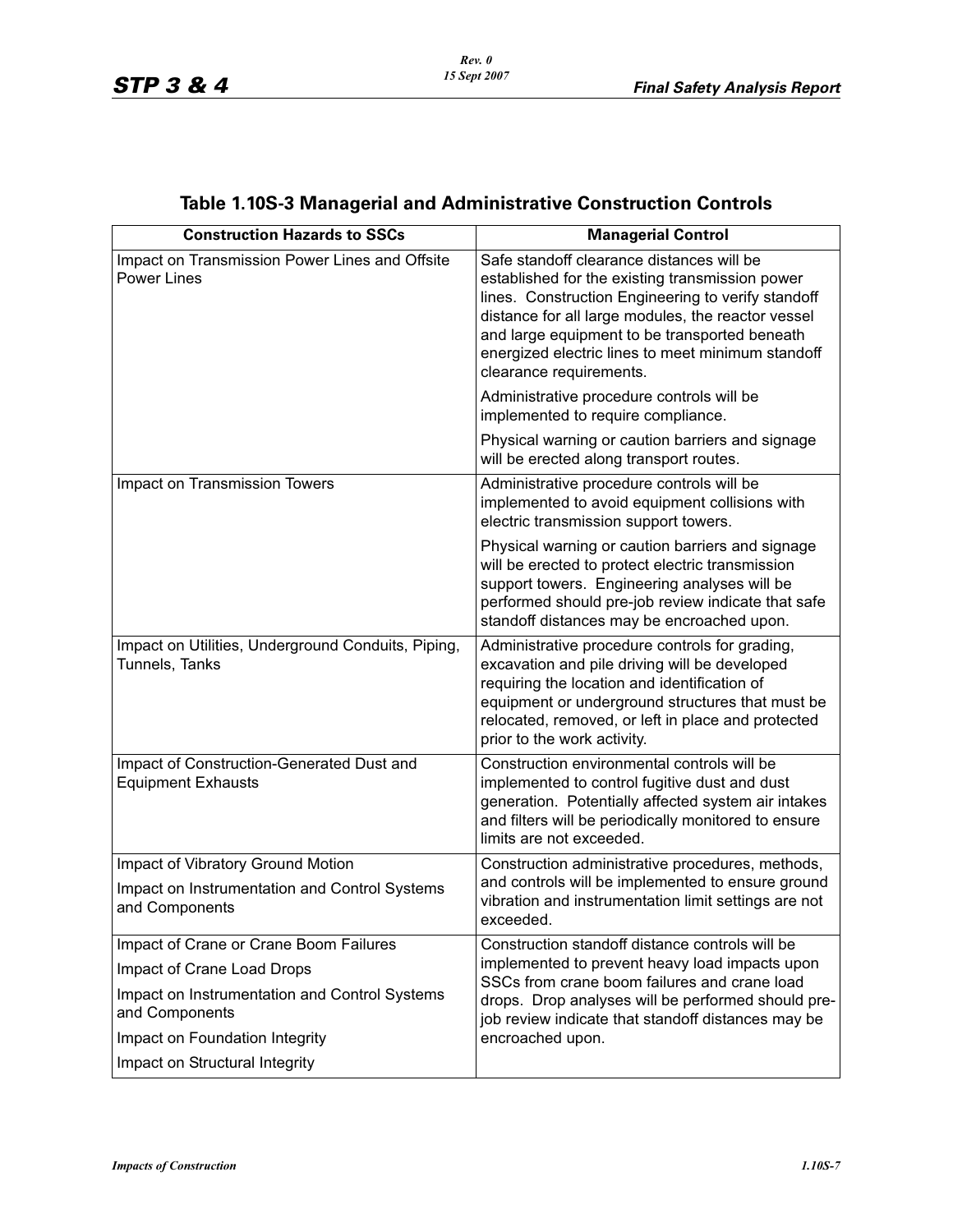| <b>Construction Hazards to SSCs</b>                                                                                                                                                                               | <b>Managerial Control</b>                                                                                                                                                                                                                                                                                                                                                                                                                           |
|-------------------------------------------------------------------------------------------------------------------------------------------------------------------------------------------------------------------|-----------------------------------------------------------------------------------------------------------------------------------------------------------------------------------------------------------------------------------------------------------------------------------------------------------------------------------------------------------------------------------------------------------------------------------------------------|
| Impact of Shared System Tie-ins and Connections<br>between STP 3 & 4<br>Impact on Instrumentation and Control Systems<br>and Components<br>Impact on Electrical Systems and Components<br>Impact on Water Systems | Construction controls for tie-ins and<br>interconnections into operating Unit 3 systems will<br>be established by engineering and approved by the<br>STP 3 Operations Department<br>STP 4 construction work packages and instructions<br>for tie-ins and interconnections with STP 3 (shared)<br>systems will be prepared, reviewed and approved in<br>accordance with engineering requirements and<br>STP 3 Operations Department requirements and |
|                                                                                                                                                                                                                   | procedures.<br>A pre-job review will be conducted by engineering<br>prior to performing tie-in or interconnection work.<br>STP 4 construction work packages for system tie-in<br>and interconnection with STP 3 (shared systems)<br>require authorization to start work from the STP 3<br>control room shift manager or other designated STP<br>3 Operations Department official.                                                                   |
| Impact of Releases of Flammable, Hazardous or<br><b>Toxic Materials and Missile Generation</b>                                                                                                                    | Engineering and construction environmental, safety<br>and health controls will limit transport, storage,<br>quantities, type and use of flammable, hazardous,<br>toxic materials and compressed gasses to assure<br>that the control room envelope air intake design<br>bases are maintained. Construction safety and<br>storage controls will assure that missile generation<br>events from compressed gasses are within the<br>design basis.      |
| Impact of Wind-Generated, Construction-Related<br><b>Debris and Missiles</b>                                                                                                                                      | Construction procedure controls will address<br>equipment, material storage and transport during<br>high winds or high wind warnings. Existing plant<br>procedures will be followed during severe weather<br>conditions which may call for power reduction or<br>shut down.                                                                                                                                                                         |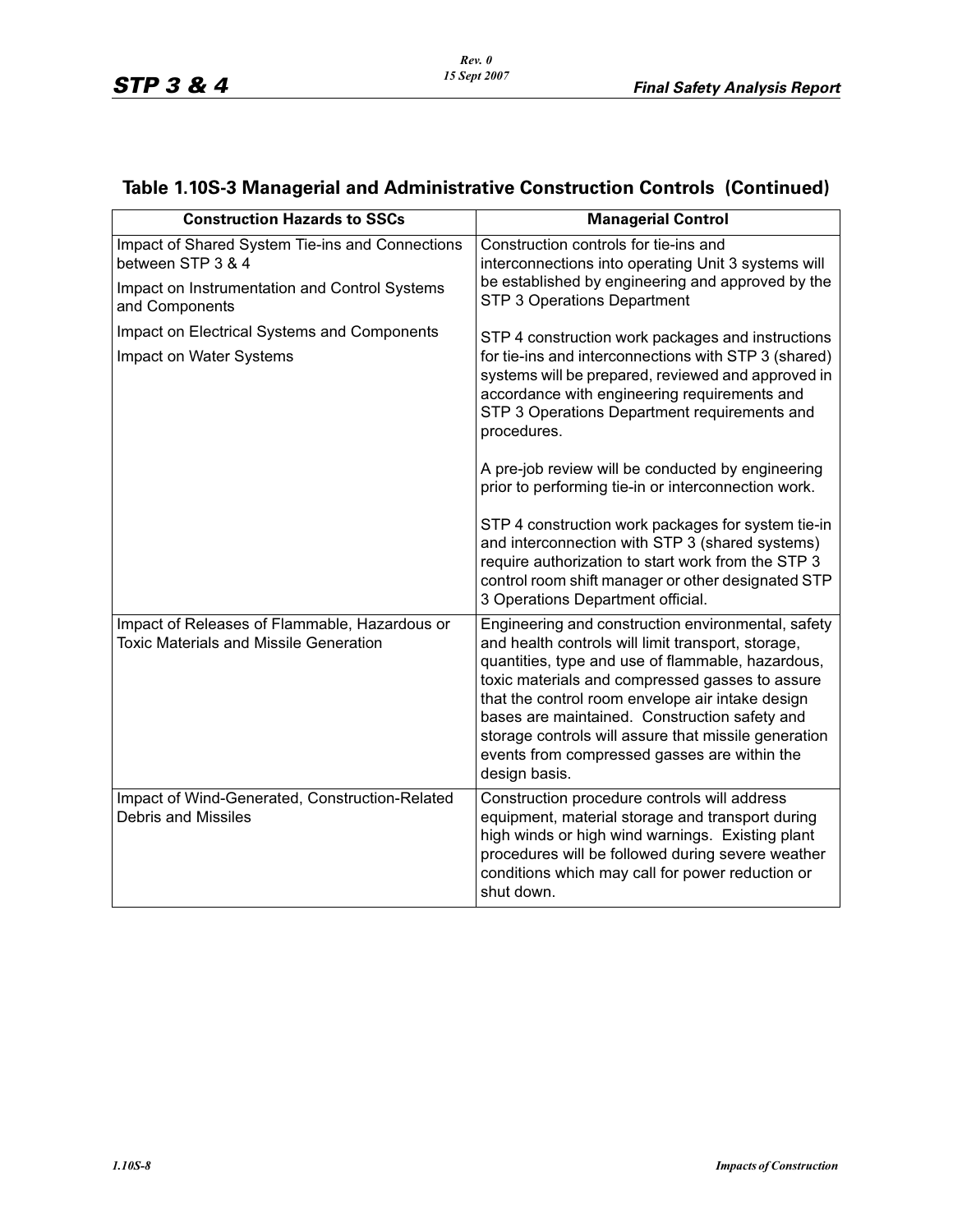| <b>Construction Hazards to SSCs</b>                                                                                         | <b>Managerial Control</b>                                                                                                                                                                                                                                                                                                                                                                        |
|-----------------------------------------------------------------------------------------------------------------------------|--------------------------------------------------------------------------------------------------------------------------------------------------------------------------------------------------------------------------------------------------------------------------------------------------------------------------------------------------------------------------------------------------|
| Impact on Electrical Systems and Components<br>Impact on Instrumentation and Control (I&C)<br><b>Systems and Components</b> | Engineering analysis will identify any STP 1 & 2<br>electrical systems and components, and any I&C<br>systems and components within or near the STP 3<br>& 4 construction area. These items will be isolated<br>and relocated to within the STP 1 & 2 area in<br>accordance with engineering requirements and<br>STP 1 & 2 Operations Department instructions and<br>requirements as applicable. |
|                                                                                                                             | Construction administrative procedures will provide<br>protective controls established by engineering and<br>approved by the STP 1 & 2 Operations Department<br>as applicable for any STP 1 & 2 electrical or I & C<br>systems and components which cannot be moved.                                                                                                                             |
|                                                                                                                             | Engineering analysis will identify any STP 3<br>electrical systems and components and I&C<br>systems and components within or near the STP 4<br>construction area. These items will be isolated and<br>relocated to within the STP 3 area in accordance<br>engineering requirements and STP 3 Operations<br>Department instructions and requirements.                                            |
|                                                                                                                             | Construction administrative procedures will provide<br>protective controls established by engineering and<br>approved by the STP 3 Operations Department as<br>applicable for any STP 3 electrical systems and<br>components and I&C systems and components<br>which cannot be moved.                                                                                                            |
| Impact on Cooling Water Systems and Components<br>Impact on Decay Heat Removal SSCs                                         | Transport of heavy load equipment over buried<br>cooling water piping will be prohibited without an<br>engineering evaluation.                                                                                                                                                                                                                                                                   |
|                                                                                                                             | Physical warning, standoff distances or caution<br>barriers and signage will be erected.                                                                                                                                                                                                                                                                                                         |
| Impact on Cooling Water Systems and Components<br>Impact on Decay Heat Removal SSCs                                         | Transport of heavy load equipment over buried<br>cooling water piping will be prohibited without an<br>engineering evaluation.                                                                                                                                                                                                                                                                   |
|                                                                                                                             | Physical warning, standoff distances or caution<br>barriers and signage will be erected.                                                                                                                                                                                                                                                                                                         |
| Impact on Radioactive Waste Release Points and<br>Parameters                                                                | Engineering evaluation and managerial controls will<br>be implemented, as necessary, to ensure there is<br>no construction activity which could cause<br>radioactive releases beyond the established limits.                                                                                                                                                                                     |
| Impact of Relocation of Structures, Systems or<br>Components                                                                | Engineering pre-job review will identify SSCs that<br>require relocation and temporary or permanent<br>design changes will be implemented, if required.                                                                                                                                                                                                                                          |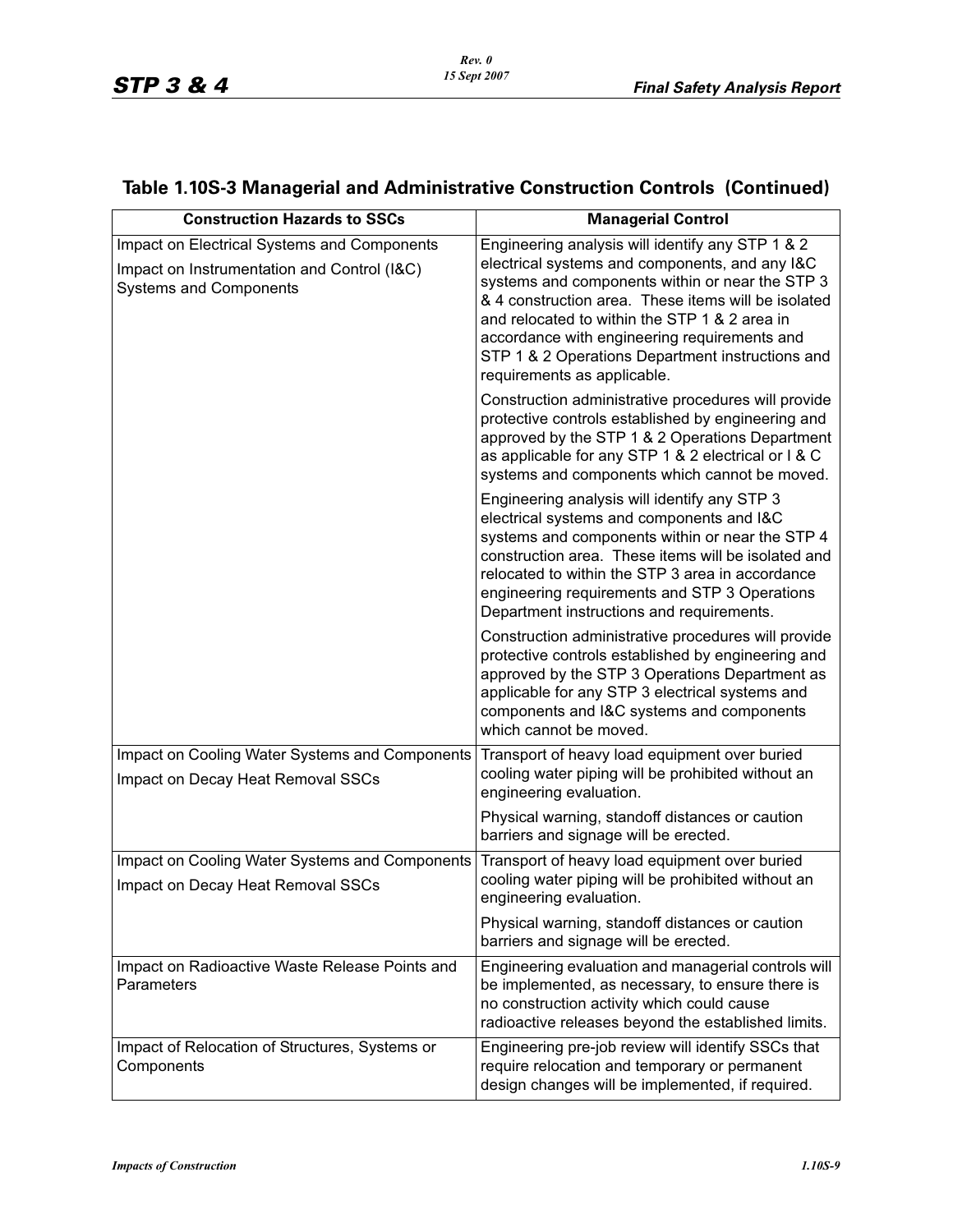| <b>Construction Hazards to SSCs</b>                                                                                                                                         | <b>Managerial Control</b>                                                                                                                                                                                                                                                                                                         |
|-----------------------------------------------------------------------------------------------------------------------------------------------------------------------------|-----------------------------------------------------------------------------------------------------------------------------------------------------------------------------------------------------------------------------------------------------------------------------------------------------------------------------------|
| Impact of Site Groundwater Depression and<br>Dewatering<br>Impact on Foundation Integrity<br>Impact on Structural Integrity                                                 | Engineering controls will be implemented to<br>maintain groundwater depression within limits to<br>protect important to safety structures and<br>foundations.                                                                                                                                                                     |
| Impact on Drainage Facilities and Structures                                                                                                                                | Physical warning or caution barriers and signage<br>will be erected to protect drainage facilities and<br>structures. Engineering analyses will be performed<br>should pre-job review indicate that safe standoff<br>distances may be encroached upon.                                                                            |
| Impact on Soil Erosion and Local Flooding                                                                                                                                   | Engineering Controls will be implemented to assure<br>that the site flooding design basis is maintained for<br>the operating units during construction activities<br>that may alter site drainage requirements. Soil<br>erosion control measures will be implemented to<br>assure site drainage requirements are not<br>impacted. |
| Impact of Encroachment on Structures and<br><b>Facilities</b><br>Impact on Adjacent or Nearby Structures, Systems<br>and Components<br>Impact on Physical Integrity of SSCs | Pre-job reviews will be performed to identify<br>construction encroachment impact upon nearby<br>operating unit SSCs and facilities. Engineering<br>controls will be implemented as required to protect<br>the identified SSCs and facilities.                                                                                    |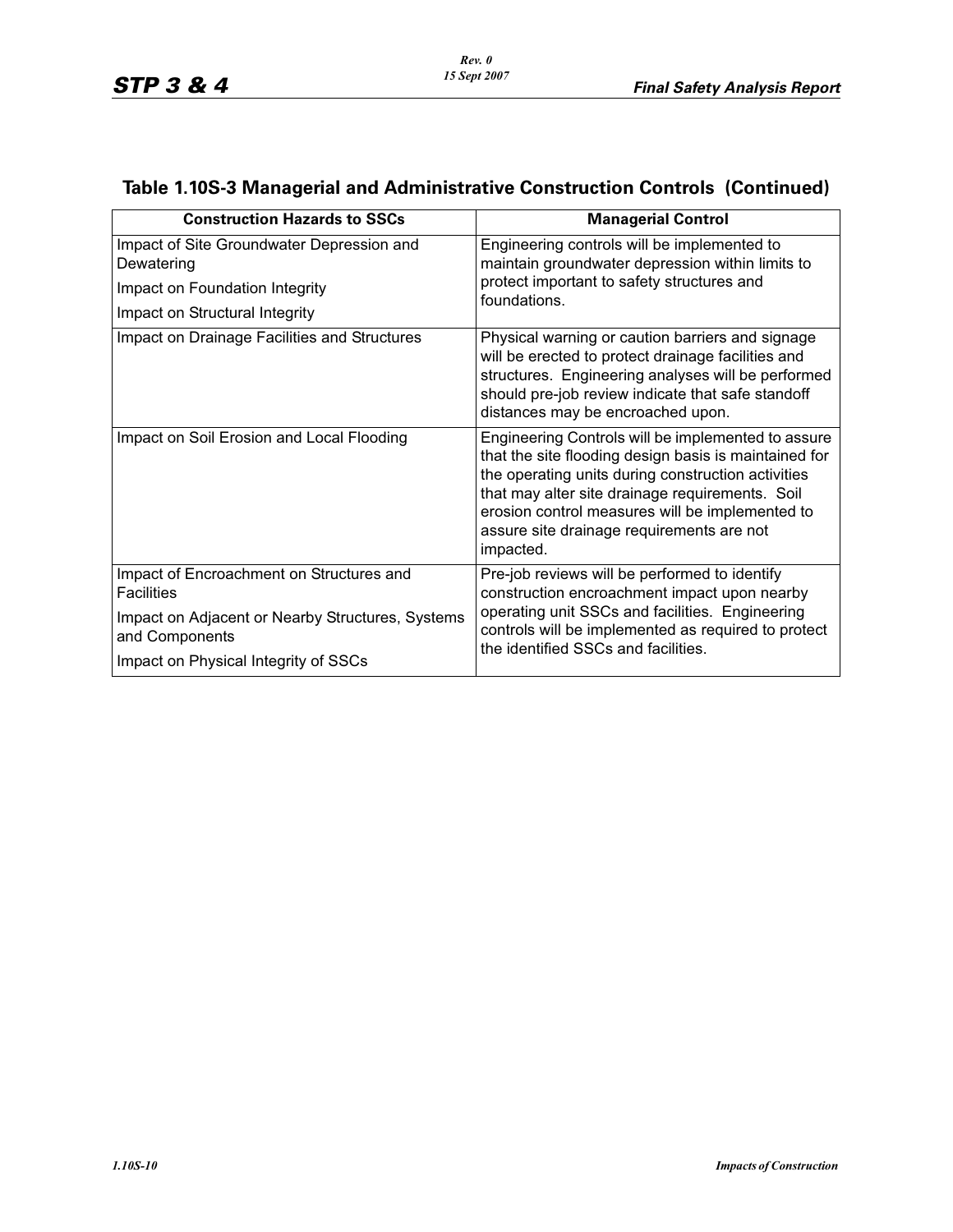| <b>Construction Hazards to SSCs</b>                                              | <b>Managerial Control</b>                                                                                                           |
|----------------------------------------------------------------------------------|-------------------------------------------------------------------------------------------------------------------------------------|
| Impact of Equipment Delivery, Heavy Equipment<br>Delivery, and Vehicular Traffic | Engineering controls will be implemented to<br>establish rail transport speed limit and maximum rail                                |
| Impact on Safety Related Structures and<br><b>Foundations</b>                    | loading weights onsite. General equipment and<br>heavy equipment movement controls, limitations,                                    |
| Impact of Vehicle Accidents                                                      | and vehicular speed limits will be established by<br>Engineering.                                                                   |
| Impact of Rail Car Derailments                                                   |                                                                                                                                     |
| Impact on Site Access and Egress                                                 | Plant signage will be erected to identify construction<br>worker access and egress routes and to direct<br>construction deliveries. |
|                                                                                  | Construction equipment orders will include delivery<br>location instructions.                                                       |
|                                                                                  | Plant signage will be modified as necessary to<br>direct operating plant worker access and egress<br>routes.                        |
|                                                                                  | Operating plant equipment orders will include<br>delivery location instructions.                                                    |